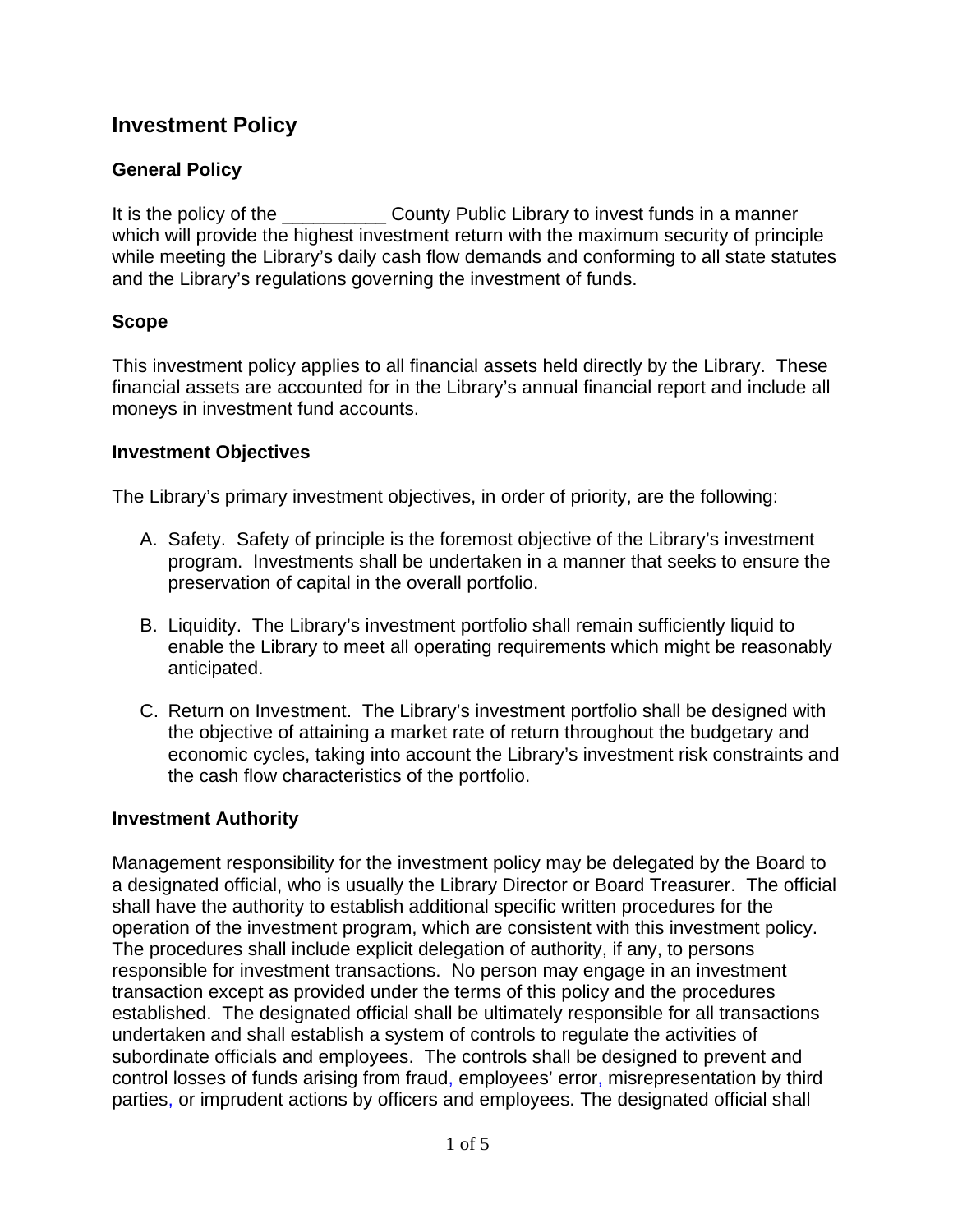maintain all records related to the Library's investment program, and furnish a monthly investment report to the Board for their approval.

Under the statutory requirements of KRS 173.360(2); 173.540(5); 173.755(5), the Board Treasurer shall be bonded in the amount of \_\_\_\_\_\_\_\_\_\_\_.

### **Prudent Person Rule**

The actions of the designated official in the performance of his or her duties as manager of the Library's funds shall be evaluated using the "prudent man" standard. Investments shall be made with judgment and care under prevailing circumstances which persons of prudence, discretion, and intelligence would exercise in the management of their own affairs, not for speculation, but for investment considering the probable safety of their capital as well as the probable income to be derived.

### **Authorized Investments**

The funds of the Library available for investment shall be invested in accordance with this policy and all applicable state statutes only in the following type of investment instruments:

- A. Authorized Investment Instruments
	- 1. Obligations of the United States and its agencies and instrumentalities, including obligations subject to repurchase agreements, provided that delivery of these obligations subject to repurchase agreements is taken either directly or through an authorized custodian.
	- 2. Obligations and contracts for future delivery or purchase of obligations backed by the full faith credit of the United States or a United States government agency and/or obligations of any corporation of the United States government as per KRS 41.240.
	- 3. Certificates of deposit insured by or other interest-bearing accounts of any bank or savings and loan institution which are insured by the Federal Deposit Insurance Corporation or similar entity or which are collateralized, to the extent uninsured, by any obligations permitted by KRS 41.240(4).
	- 4. Shares of mutual funds and money markets, each of which will have the following characteristics:
		- a. the mutual funds shall be an open-end diversified investment company registered under the Federal Investment Company Act of 1940, as amended;
		- b. the management company of the investment company shall have been in operation for at least (5) years;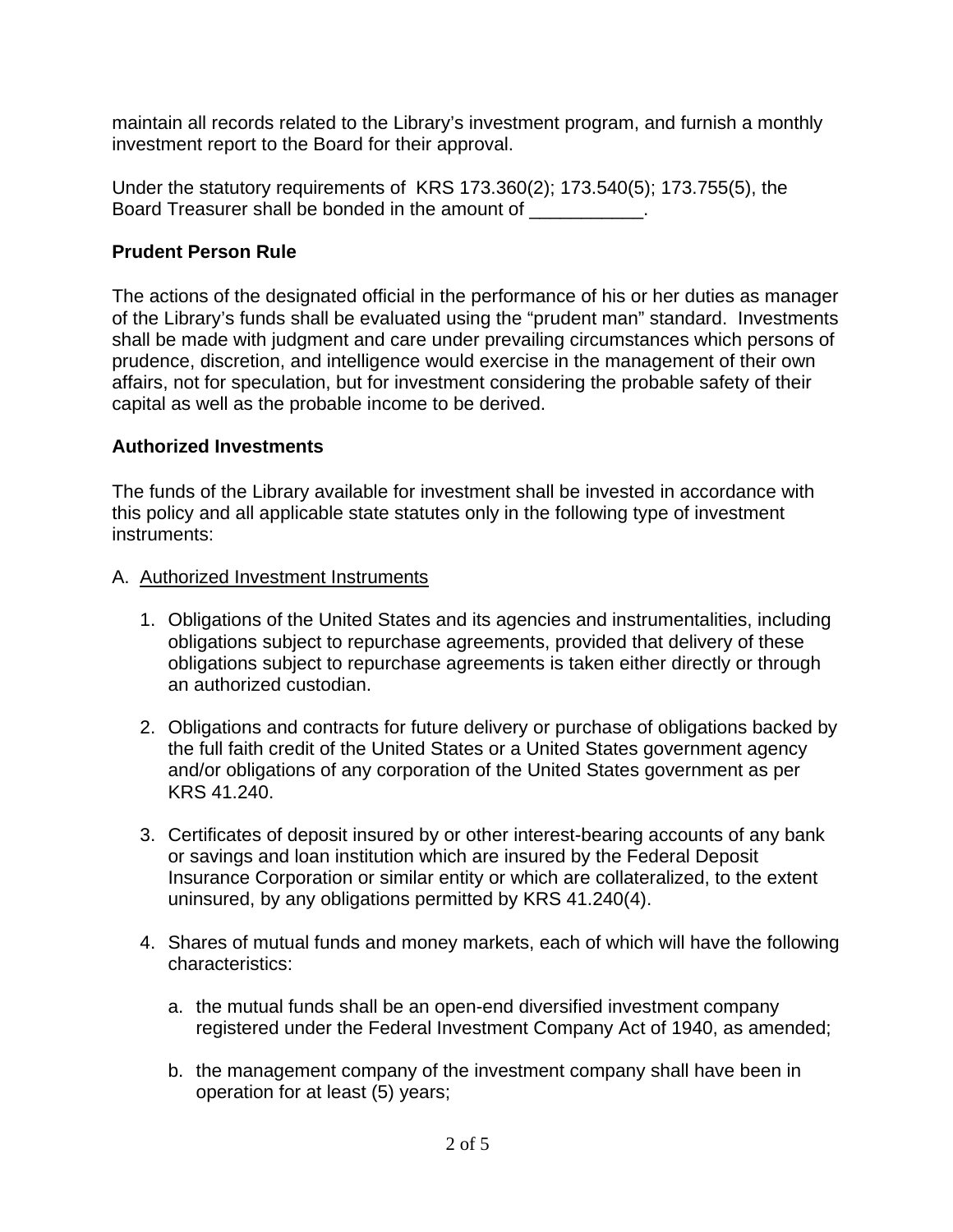c. all of the securities in the mutual fund shall be eligible investments under this section.

#### B. Limitation on Investment Transactions

With regard to the investments authorized in this section, the following limitation shall apply:

No investments shall be purchased for the Library on a margin basis or through the use of any similar leveraging technique.

### **Diversification of Investments**

The Library recognizes that some level of risk is inherent in any investment transaction. Losses may be incurred due to market price changes or closing investments prior to maturity due to unanticipated cash flow needs. Diversification of the Library's investment portfolio by type of investment instrument and term to maturity is the primary method to minimize investment risk.

To the extent possible, the Library will attempt to match its investments with anticipated cash flow requirements. Unless matched to a specific cash flow need, the Library's funds should not, in general, be invested in securities maturing more than 1 year from the date of the purchase. However, the Library may collateralize its repurchase agreements using longer-dated investments not to exceed 30 years, if maturities of the investments are made to coincide as nearly as practical with the expected use of the funds. Reserve funds may be invested in securities exceeding 1 year, if maturities of the investments are made to coincide as nearly as practical with the expected use of the funds.

# **Authorized Financial Dealers and Institutions**

The Board shall maintain a list of financial institutions authorized to provide investment services to the Library. All financial institutions that desire to provide investment services to the Library shall supply the Board with information sufficient to adequately evaluate the institution and answer any and all inquiries posed by the Board, including the following information:

- A. Audited financial statements.
- B. Regulatory reports on financial condition.
- C. Written Memorandum of Agreement for the deposit of public funds or trading resolution, as appropriate.
- D. Any additional information considered necessary to allow the Board to evaluate the creditworthiness of the institution.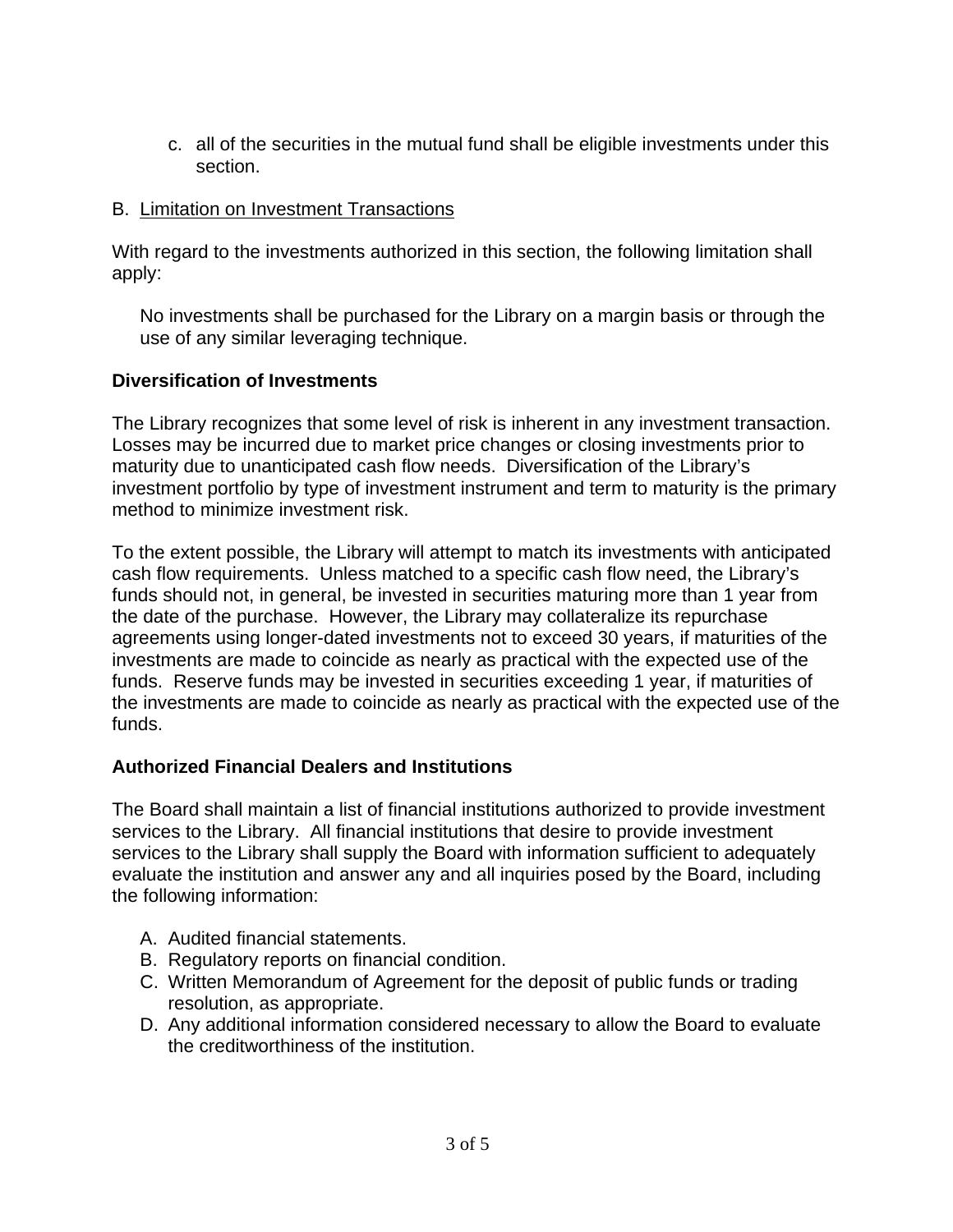No financial institution shall be selected as a depository of Library funds if the Library funds on deposit at any time will exceed 10% of the institution's capital surplus and stock.

The Board shall evaluate the financial capacity and creditworthiness of financial institutions prior to the placement of the Library's funds. The Board shall conduct an annual review of the financial condition and registrations of financial institutions and based on the review, make any recommendations regarding investment policy or program changes determined to be necessary.

# **Safekeeping and Custody**

To protect against potential fraud and embezzlement, investment assets shall be secured through third-party custody and safekeeping procedures. Bearer instruments shall be held only through third-party institutions. Any officer or employee of the Library authorized to engage in investment transactions shall be bonded in an amount established by the Board. Collateralized securities, such as repurchase agreements shall be purchased using the delivery vs. payment procedure. The safekeeping procedures utilized in the Library's investment program shall be reviewed by an independent auditor in accordance with KRS 65.065.

# **Collateral**

It is the policy of the Library to require that all cash and investments in excess of the amount insured by the FDIC maintained in any financial institution named as a depository be collateralized. In order to anticipate market changes and provide a level of security for all funds, the collateralization level shall be 100% of the market value of principal, plus accrued interest. Collateral shall be limited to the types of instruments authorized as collateral for state funds in KRS 41.240.

Collateral shall always be held by an independent third-party custodian with whom the Library has a current custodial agreement. A clearly marked evidence of ownership (safekeeping receipt) must be supplied to the Library and retained by the Board.

# **Investment Reporting**

The designated official shall prepare and submit to the Library Board a monthly report regarding the status of the Library's investment program. As to each investment, the report shall include the following information:

- A. Name of financial institution from which the investment was purchased or in which assets are deposited.
- B. Type of investment.
- C. Certificate or other reference number, if applicable.
- D. Percentage yield on an annualized basis.
- E. Purchase price, and maturity date.